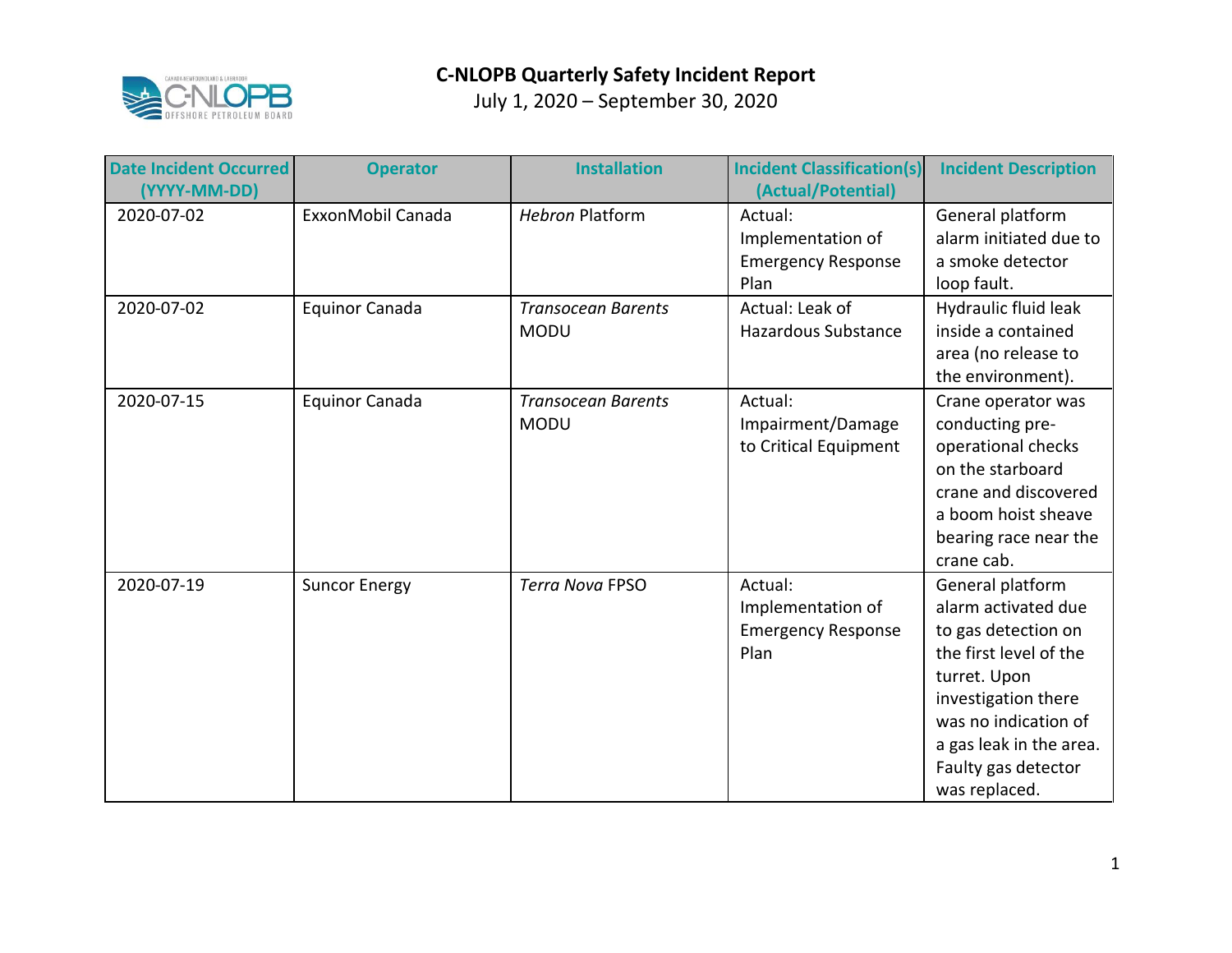

| 2020-07-25 | ExxonMobil Canada                                        | Helicopter        | Actual: Helicopter<br>Occurrence                      | Helicopter responded<br>to an emergency<br>request from Eastern<br>Health resulting in a<br>Search and Rescue<br>(SAR) outage for the<br>offshore. The<br>duration of the<br>outage was under<br>five hours. Basin<br>operators were<br>aligned on the use of<br>the search and<br>rescue helicopter for<br>this response. Full<br>medevac coverage<br>remained available,<br>with the ability to<br>divert SAR if |
|------------|----------------------------------------------------------|-------------------|-------------------------------------------------------|--------------------------------------------------------------------------------------------------------------------------------------------------------------------------------------------------------------------------------------------------------------------------------------------------------------------------------------------------------------------------------------------------------------------|
|            |                                                          |                   |                                                       | necessary.                                                                                                                                                                                                                                                                                                                                                                                                         |
| 2020-07-28 | Hibernia Management<br>and Development<br>Company (HMDC) | Hibernia Platform | Actual:<br>Impairment/Damage<br>to Critical Equipment | During routine<br>surveillance, two<br>rupture discs<br>designed to provide<br>overpressure<br>protection were<br>identified as having<br>functioned.                                                                                                                                                                                                                                                              |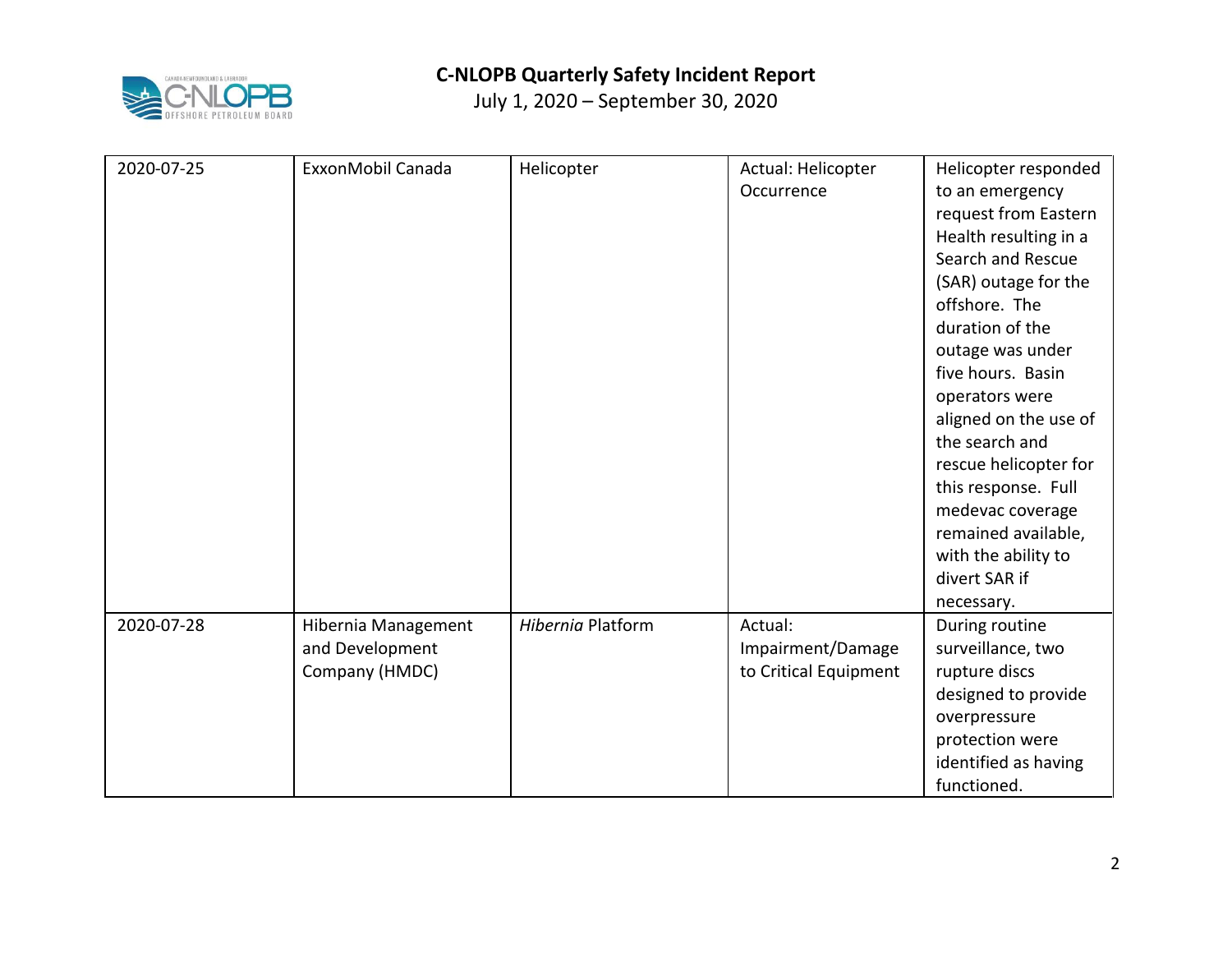

| 2020-07-29 | <b>HMDC</b> | Helicopter        | Actual: Helicopter<br>Occurrence                      | Chip system fault<br>during taxi with a fail<br>bearing monitoring<br>system reset. Engines<br>were shut down and<br>restarted and the<br>fault cleared.<br>Passengers were<br>debriefed and flight<br>continued without<br>issue. |
|------------|-------------|-------------------|-------------------------------------------------------|------------------------------------------------------------------------------------------------------------------------------------------------------------------------------------------------------------------------------------|
| 2020-08-05 | <b>HMDC</b> | Hibernia Platform | Actual:<br>Impairment/Damage<br>to Critical Equipment | Fire water pump B<br>tripped on start-up<br>during weekly<br>preventative<br>maintenance checks.                                                                                                                                   |
| 2020-08-18 | <b>HMDC</b> | Hibernia Platform | Actual:<br>Impairment/Damage<br>to Critical Equipment | Two rupture discs<br>designed to provide<br>overpressure<br>protection<br>functioned due to<br>differential pressure<br>caused when a<br>worker inadvertently<br>activated an<br>emergency stop<br>button.                         |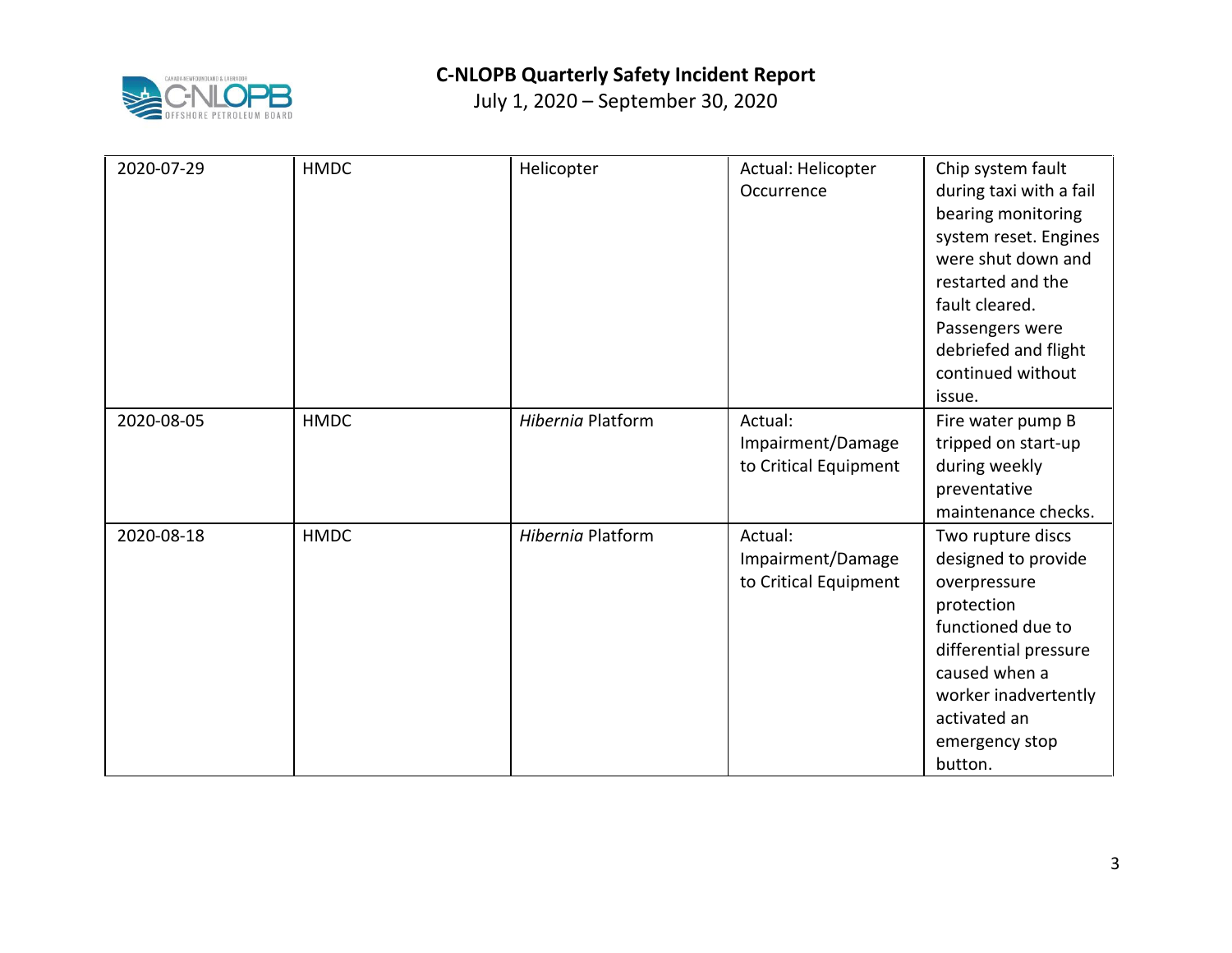

| 2020-08-24 | ExxonMobil Canada           | Helicopter   | Actual: Helicopter<br>Occurrence | Helicopter responded<br>to an emergency<br>request from Eastern<br>Health resulting in a<br>SAR outage for the<br>offshore. The<br>duration of the<br>outage was under six<br>hours. Basin<br>operators were<br>aligned on the use of<br>the SAR helicopter<br>for this response.<br>Full medevac<br>coverage remained<br>available, with the<br>ability to divert SAR if |
|------------|-----------------------------|--------------|----------------------------------|---------------------------------------------------------------------------------------------------------------------------------------------------------------------------------------------------------------------------------------------------------------------------------------------------------------------------------------------------------------------------|
|            |                             |              |                                  | necessary.                                                                                                                                                                                                                                                                                                                                                                |
| 2020-08-27 | <b>Husky Oil Operations</b> | SeaRose FPSO | <b>Actual: Near Miss</b>         | A valve cap weighing<br>0.71 kg fell                                                                                                                                                                                                                                                                                                                                      |
|            |                             |              | Potential: Fatality              | approximately 30 m<br>to a laydown area<br>below. No personnel<br>were in the area at<br>the time of the<br>incident.                                                                                                                                                                                                                                                     |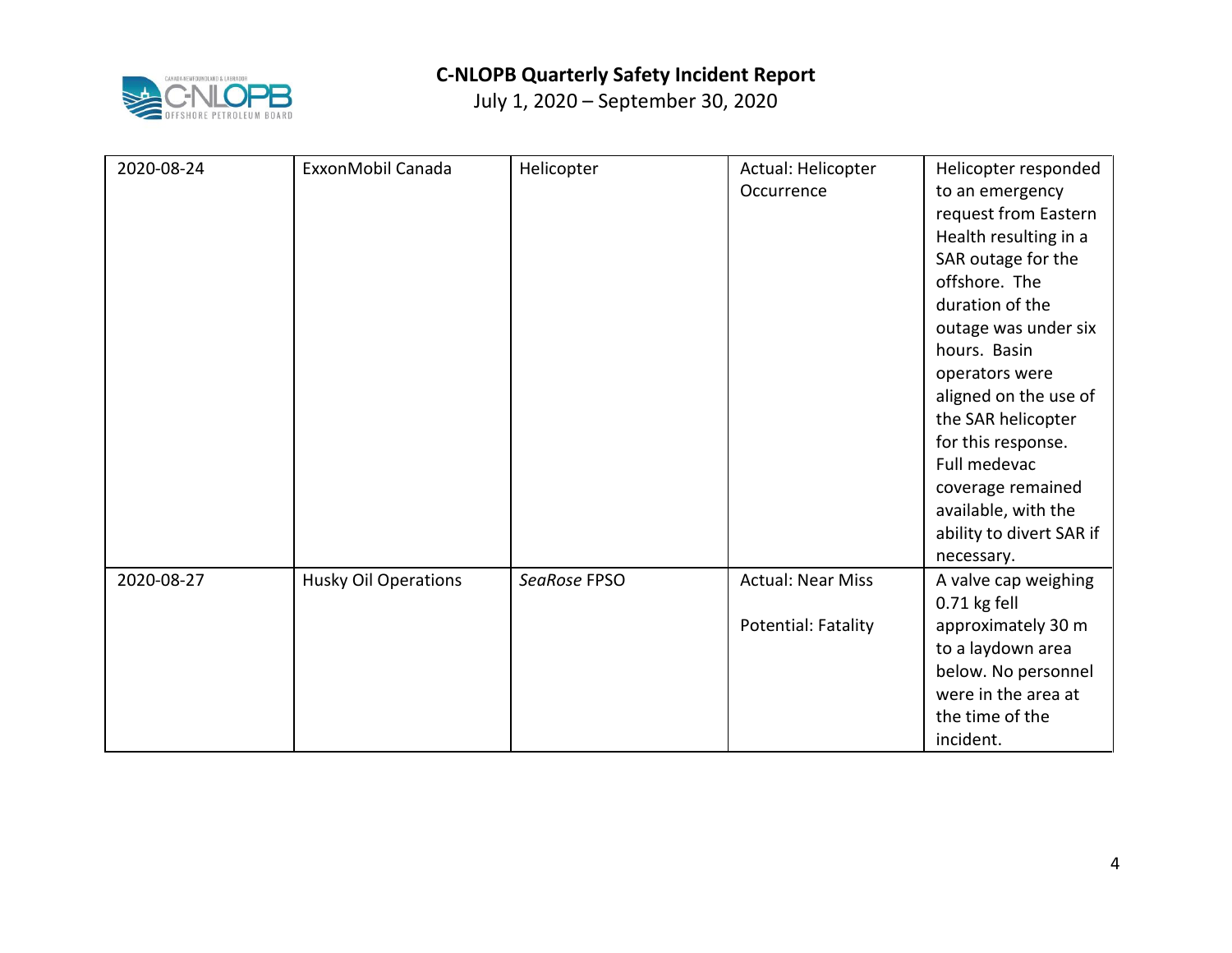

| 2020-09-01 | <b>HMDC</b>                 | Hibernia Platform                        | Actual:<br>Impairment/Damage<br>to Critical Equipment                       | During maintenance,<br>fire water pump B<br>shut down due to<br>low voltage.                                                                                                                          |
|------------|-----------------------------|------------------------------------------|-----------------------------------------------------------------------------|-------------------------------------------------------------------------------------------------------------------------------------------------------------------------------------------------------|
| 2020-09-03 | <b>Husky Oil Operations</b> | SeaRose FPSO                             | Actual:<br>Impairment/Damage<br>to Critical Equipment                       | Fuel leak identified<br>inside one of the port<br>lifeboats during<br>weekly checks (no<br>release to the<br>environment).<br>Lifeboat was taken<br>out of service while<br>the leak was<br>repaired. |
| 2020-09-05 | <b>Equinor Canada</b>       | <b>Transocean Barents</b><br><b>MODU</b> | <b>Actual: Near Miss</b><br>Potential:<br>Lost/Restricted<br>Workday Injury | Quick connect<br>coupling released<br>resulting in<br>approximately 50 mL<br>of cement sample<br>being sprayed inside<br>the mud lab.                                                                 |
| 2020-09-12 | ExxonMobil Canada           | <b>Hebron Platform</b>                   | Actual:<br>Lost/Restricted<br>Workday Injury                                | Worker reported to<br>health centre with<br>discomfort in back.<br>This was attributed<br>to work completed<br>when manually<br>moving a set of rig<br>tongs.                                         |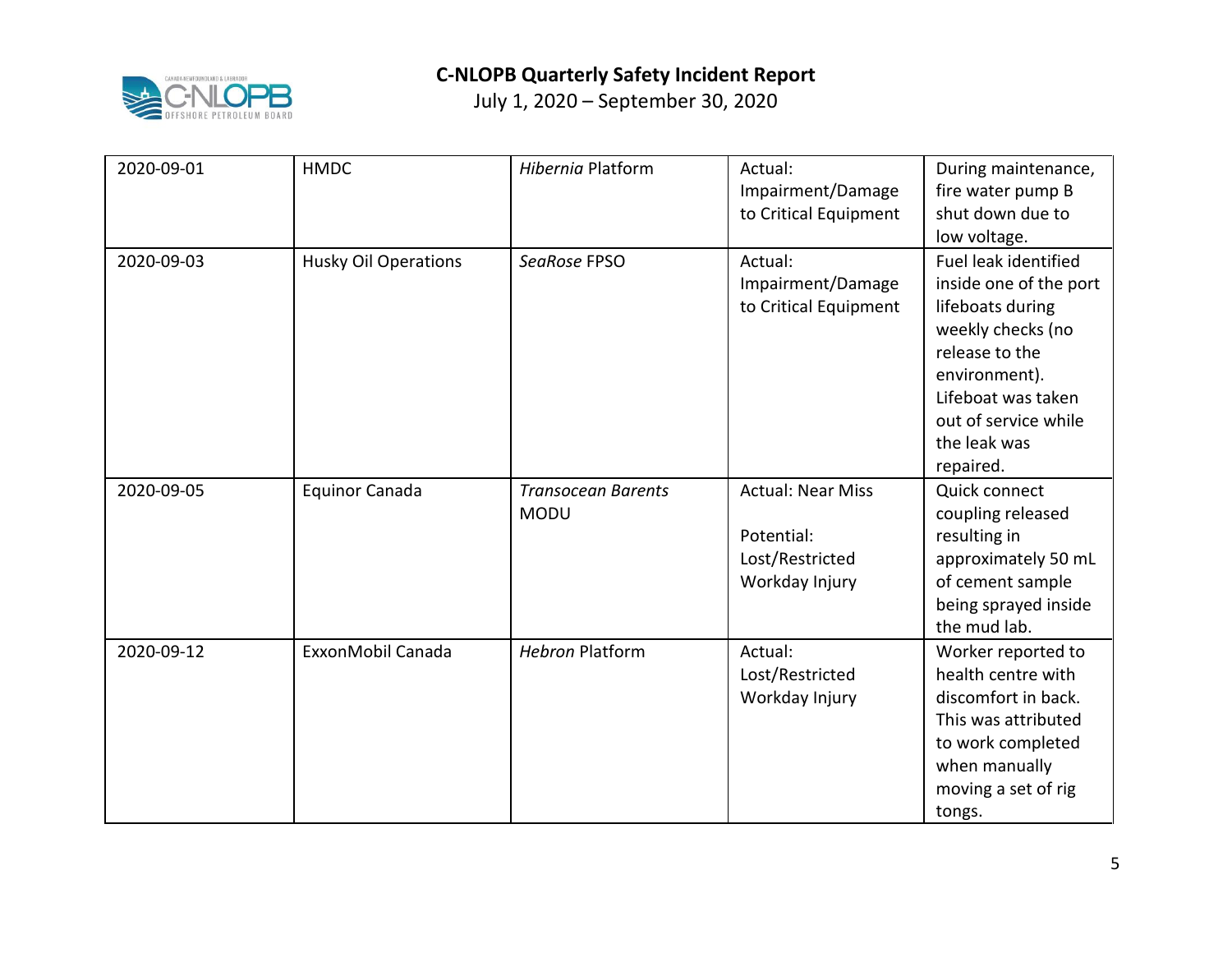

| 2020-09-16 | <b>Equinor Canada</b> | M/V Siem Diamond | Actual: Fire/Explosion | A fire was observed       |
|------------|-----------------------|------------------|------------------------|---------------------------|
|            |                       |                  | &                      | on the deck of the        |
|            |                       |                  | Impairment/Damage      | M/V Siem Diamond          |
|            |                       |                  | to Critical Equipment  | in the area of the        |
|            |                       |                  |                        | <b>Fast Rescue Craft</b>  |
|            |                       |                  |                        | (FRC). The M/V Siem       |
|            |                       |                  |                        | Diamond was               |
|            |                       |                  |                        | performing standby        |
|            |                       |                  |                        | duties for the            |
|            |                       |                  |                        | <b>Transocean Barents</b> |
|            |                       |                  |                        | MODU at the time.         |
|            |                       |                  |                        | Due to the damage         |
|            |                       |                  |                        | to the FRC an             |
|            |                       |                  |                        | alternate vessel was      |
|            |                       |                  |                        | deployed for              |
|            |                       |                  |                        | standby. All high risk    |
|            |                       |                  |                        | operations on the         |
|            |                       |                  |                        | <b>Transocean Barents</b> |
|            |                       |                  |                        | MODU were halted          |
|            |                       |                  |                        | until the alternate       |
|            |                       |                  |                        | standby vessel            |
|            |                       |                  |                        | arrived.                  |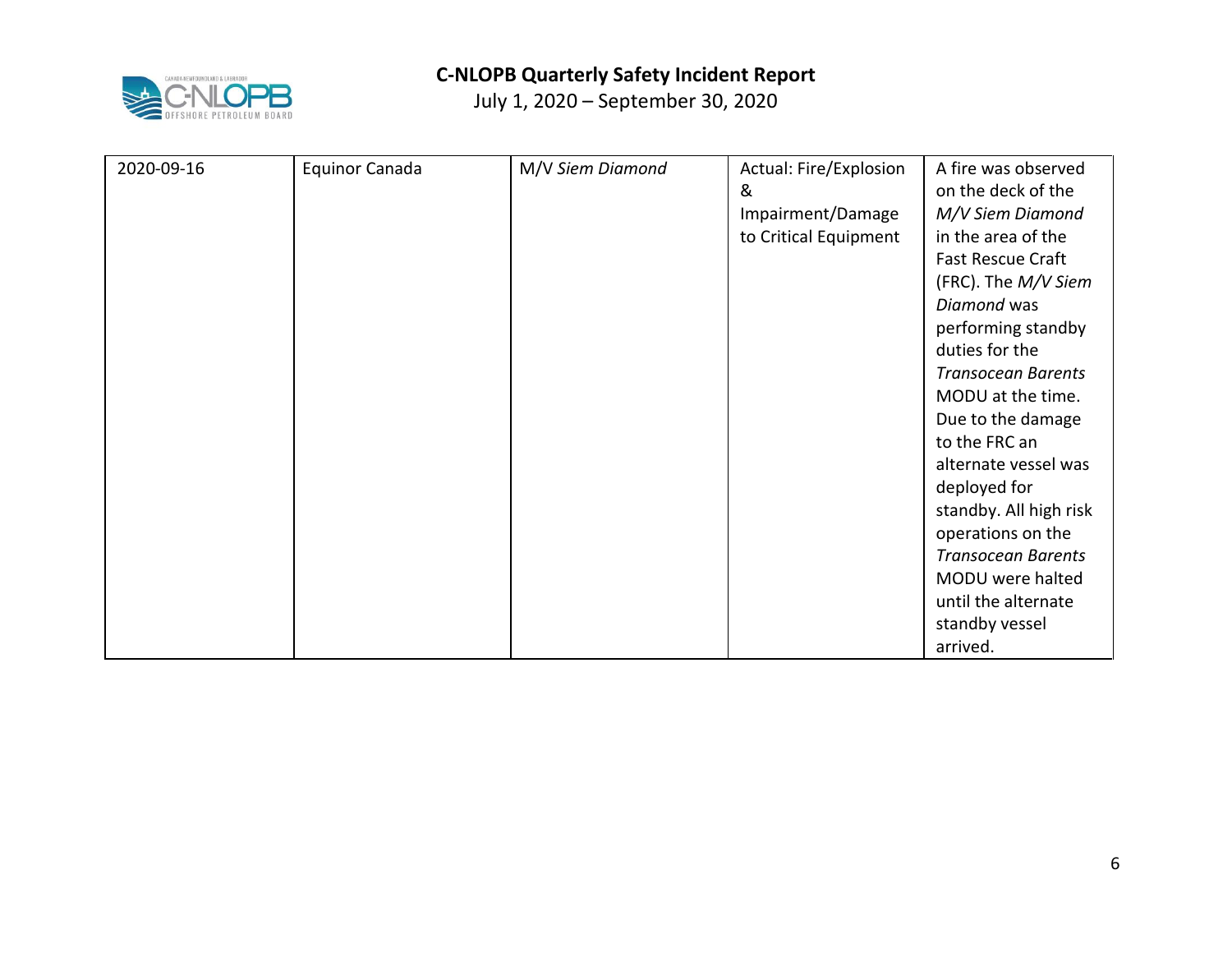

| 2020-09-17 | <b>HMDC</b>       | Hibernia Platform      | Actual:<br>Impairment/Damage<br>to Critical Equipment              | Water leakage was<br>identified through a<br>portion of a deluge<br>skid (fire protection),<br>which can lead to<br>unintended deluge<br>release. This part of<br>the system was<br>isolated, with<br>mitigations in place. |
|------------|-------------------|------------------------|--------------------------------------------------------------------|-----------------------------------------------------------------------------------------------------------------------------------------------------------------------------------------------------------------------------|
| 2020-09-24 | ExxonMobil Canada | <b>Hebron Platform</b> | Actual:<br>Implementation of<br><b>Emergency Response</b><br>Plans | General platform<br>alarm was initiated<br>due to false<br>activation of a deluge<br>push button on the<br>derrick equipment<br>set's upper deck.                                                                           |